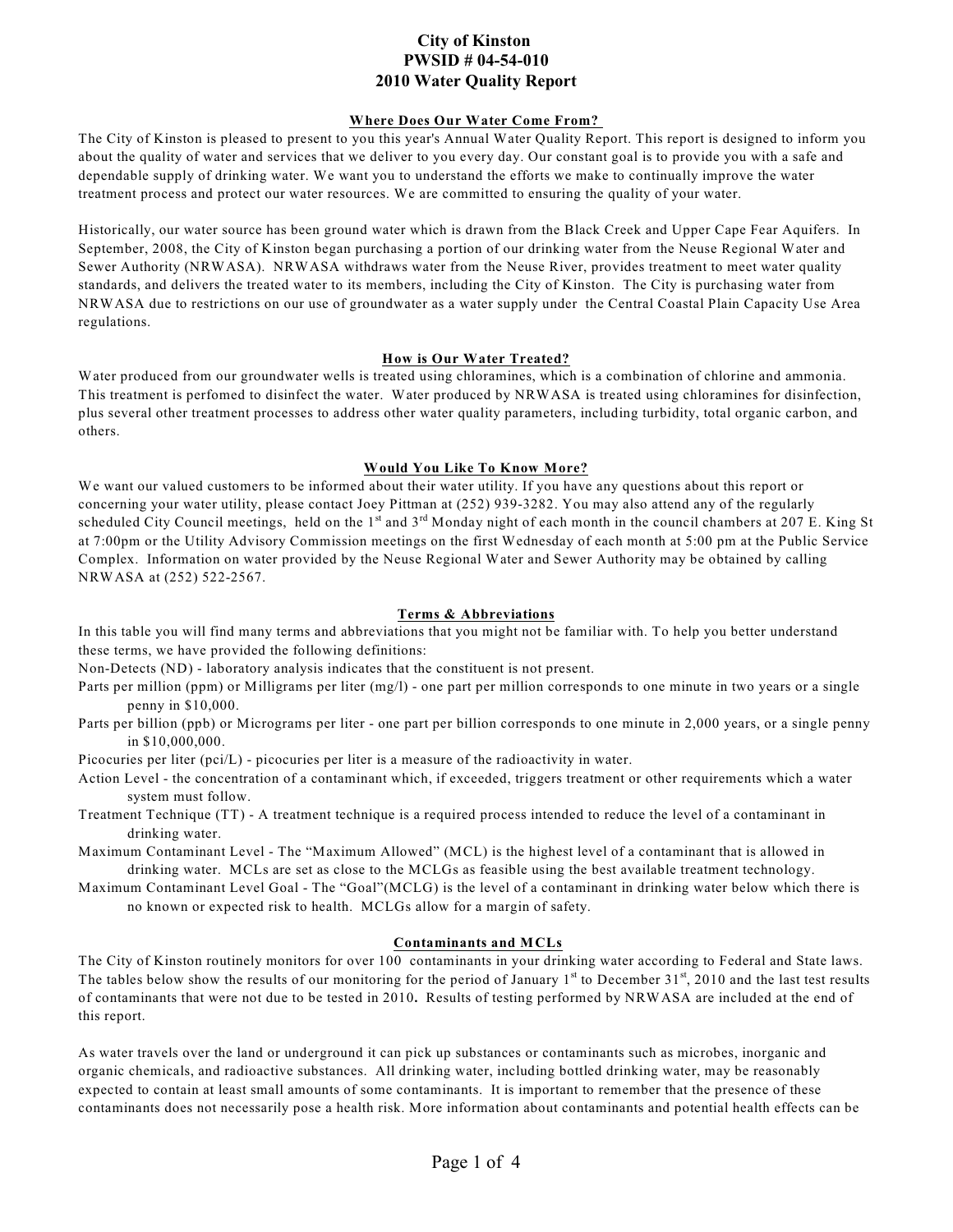### obtained by calling the **Environmental Protection Agency's Safe Drinking Water Hotline at 800-426-4791.**

MCL's are set at very stringent levels. To understand the possible health effects described for many regulated constituents, a person would have to drink 2 liters of water every day at the MCL level for a lifetime to have a one-in-a-million chance of having the described health effect. In order to ensure that tap water is safe to drink, EPA prescribes regulations which limit the amount of certain contaminants in water provided by public water systems. FDA regulations establish limits for contaminants in bottled water which must provide the same protection for public health**.**

|                                          | ANNUAL WATER QUALITY TEST RESULTS                           |     |   |                |                   |           |             |                   |                                                                          |                                                                                                                                     |
|------------------------------------------|-------------------------------------------------------------|-----|---|----------------|-------------------|-----------|-------------|-------------------|--------------------------------------------------------------------------|-------------------------------------------------------------------------------------------------------------------------------------|
|                                          | Contaminant<br>Violation                                    |     |   | Level          | <b>Unit</b>       |           | <b>MCLG</b> | <b>MCL</b>        |                                                                          | Likely Source of Contamination                                                                                                      |
|                                          |                                                             | Y/N |   | Detected       | Measurement       |           |             |                   |                                                                          |                                                                                                                                     |
|                                          | <b>Microbiological Contaminants</b>                         |     |   |                | 2010              |           |             |                   |                                                                          |                                                                                                                                     |
|                                          | Total                                                       | N   |   |                | Present or        |           | $\theta$    | presence of       |                                                                          | Coliforms are bacteria that are naturally<br>present in the environment and are used as                                             |
|                                          | Coliform                                                    |     |   |                | Absent            |           |             | coliform bacteria |                                                                          | an indicator that other, potentially harmful                                                                                        |
|                                          | Bacteria                                                    |     |   |                |                   |           |             | monthly samples   | in $5\%$ of                                                              | bacteria may be present.                                                                                                            |
|                                          |                                                             |     |   |                |                   |           |             |                   |                                                                          |                                                                                                                                     |
|                                          | Contaminant (units)                                         |     |   | MCL            | Your              |           | Range       | <b>MCLG</b>       | <b>MCL</b>                                                               | Likely Source of Contaminants                                                                                                       |
|                                          |                                                             |     |   | Violation Y/N  | Water             | Low High  |             |                   |                                                                          |                                                                                                                                     |
|                                          | <b>Inorganic Contaminants</b>                               |     |   | February, 2009 |                   |           |             |                   |                                                                          |                                                                                                                                     |
|                                          | Fluoride (ppm)                                              |     |   | N              | 0.20<br><b>ND</b> |           | 0.20        | 4                 | 4                                                                        | Erosion of natural deposits; water<br>additive to help promote strong teeth;<br>discharge from fertilizer and<br>aluminum factories |
|                                          | <b>Volatile Organic Contaminants</b>                        |     |   |                | October 2010      |           |             |                   |                                                                          |                                                                                                                                     |
|                                          | Xylene (ppm)                                                |     | N | .0025          |                   | ND 0.0025 | 10          | 10                | Discharge from petroleum factories;<br>discharge from chemical factories |                                                                                                                                     |
|                                          | <b>Disinfection By-Product Contaminants</b><br>October 2010 |     |   |                |                   |           |             |                   |                                                                          |                                                                                                                                     |
|                                          | TTHM (ppb)<br>[Total Trihalomethanes]                       |     |   | N              | 36                | 24        | 49          | N/A               | 80                                                                       | By-product of drinking water<br>chlorination                                                                                        |
| $HAA5$ (ppb)<br>[Total Haloacetic Acids] |                                                             |     | N | 20             | 2.2               | 30.7      | N/A         | 60                | By-product of drinking water<br>chlorination                             |                                                                                                                                     |

| <b>Asbestos Contaminant</b>    |                |                          |                      |             |     |                                                                      |
|--------------------------------|----------------|--------------------------|----------------------|-------------|-----|----------------------------------------------------------------------|
| Contaminant<br>(Units)         | Sample<br>Date | MCL.<br>Violation<br>Y/N | Range<br>High<br>Low | <b>MCLG</b> | MCL | Likely Source of Contamination                                       |
| <b>Total Asbestos</b><br>(MFL) | $07-20-05$     | N                        | $ND - .17$           | 7           |     | Decay of asbestos cement water mains;<br>erosion of natural deposits |

| <b>Lead and Copper Contaminants</b>                  |                |            |                                       |          |          |                                                                                                               |  |  |  |
|------------------------------------------------------|----------------|------------|---------------------------------------|----------|----------|---------------------------------------------------------------------------------------------------------------|--|--|--|
| Contaminant (units)                                  | Sample<br>Date | Your Water | $#$ of sites<br>found above<br>the AL | MCLG     | MCL      | Likely Source of Contamination                                                                                |  |  |  |
| Copper (ppm)<br>(90 <sup>th</sup> percentile)        | $11-6-09$      | .149       | $\theta$                              | 1.3      | $AL=1.3$ | Corrosion of household plumbing<br>systems ; erosion of natural deposits;<br>leaching from wood preservatives |  |  |  |
| Lead $(\text{ppb})$<br>(90 <sup>th</sup> percentile) | $11 - 6 - 09$  | N/D        |                                       | $\theta$ | $AI=15$  | Corrosion of household plumbing<br>systems, erosion of natural deposits                                       |  |  |  |

If present, elevated levels of lead can cause serious health problems, especially for pregnant women and young children. Lead in drinking water is primarily from materials and components associated with service lines and home plumbing. The City of Kinston is responsible for providing high quality drinking water, but cannot control the variety of materials used in plumbing components. When your water has been sitting for several hours, you can minimize the potential for lead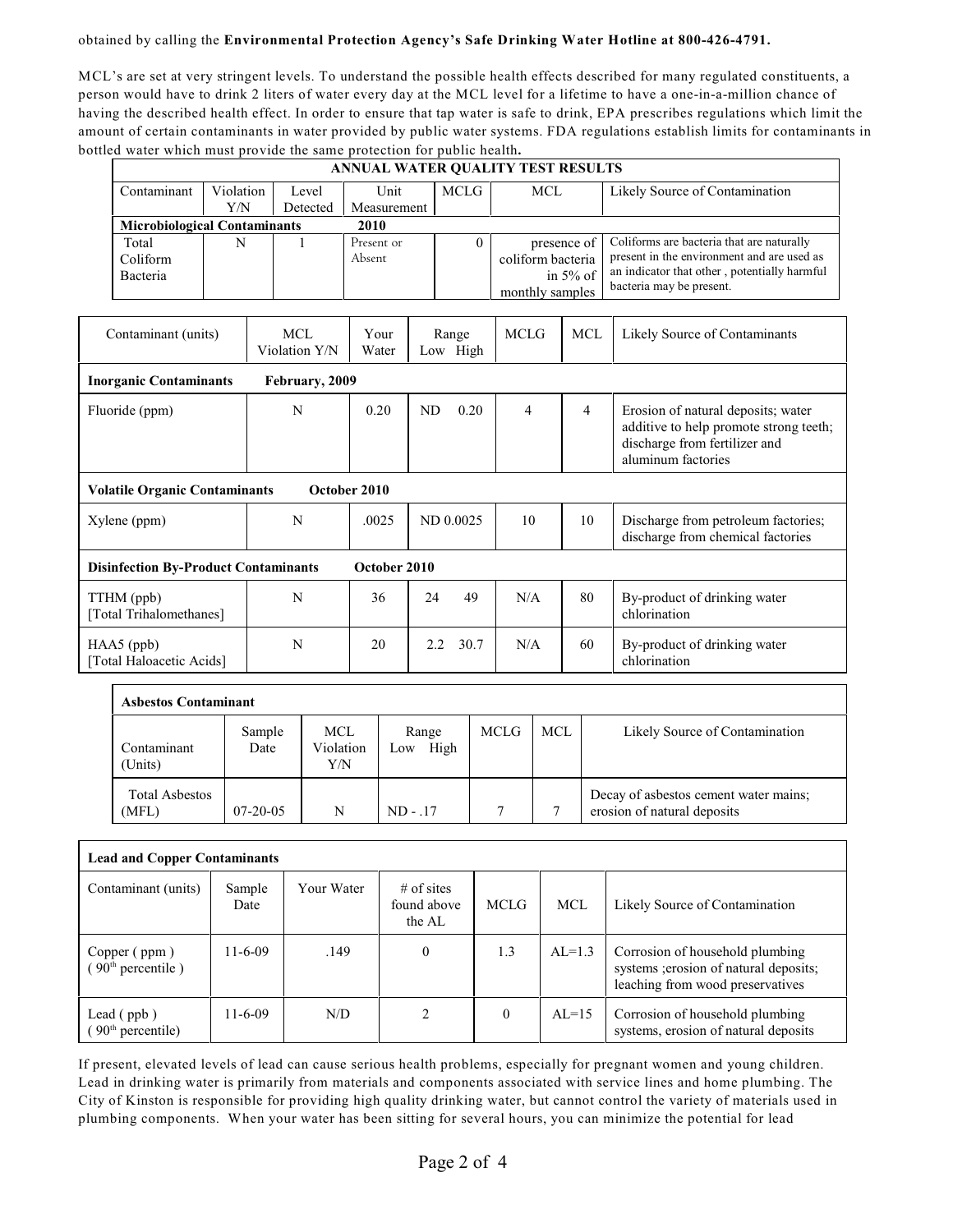exposure by flushing your tap for 30 seconds to 2 minutes before using water for drinking or cooking. If you are concerned about lead in your water, you may wish to have your water tested. Information on lead in drinking water, testing methods, and steps you can take to minimize exposure is available from the Safe Drinking Water Hotline or at <http://www.epa.gov/safewater/lead.>

The following table lists the monitoring results of unregulated contaminants. The purpose of unregulated contaminant monitoring is to assist EPA in determining the occurrence of unregulated contaminants in drinking water and whether future regulation is warranted. If you would like more information on unregulated chemicals you may call the Safe Drinking Water Hotline (800-426-4791).

| Unregulated Inorganic Chemicals<br>February, 2009 |                       |                   |      |                 |  |  |  |
|---------------------------------------------------|-----------------------|-------------------|------|-----------------|--|--|--|
| Chemical                                          | Your<br><b>W</b> ater | Range<br>Low High |      | Proposed<br>MCL |  |  |  |
| Sulfate (ppm)                                     | 7.75                  | ND                | 14.6 | 500             |  |  |  |

| Water Characteristics Contaminants<br>February, 2009 |            |              |       |               |  |  |  |  |
|------------------------------------------------------|------------|--------------|-------|---------------|--|--|--|--|
| Contaminants (units)                                 | Your Water | Range<br>Low | High  | Secondary MCL |  |  |  |  |
| Iron $(ppm)$                                         | 0.025      | ND           | 0.164 | 0.3           |  |  |  |  |
| Manganese (ppm)                                      | 0.005      | ND           | 0.030 | 0.05          |  |  |  |  |
| Sodium (ppm)                                         | 35.II      | 5.87         | 51.00 | N/A           |  |  |  |  |
| pH                                                   | 8.09       | 7.6          | 8.7   | N/A           |  |  |  |  |

As you can see by the tables, all of the contaminants tested were within allowable limits. We're proud that your drinking water meets or exceeds all state and federal requirements. We have learned through our monitoring and testing that some constituents have been detected. The EPA has determined that your water is safe at these levels.

# **Special Health Concerns**

Some people may be more vulnerable to contaminants in drinking water than the general population. Immuno-compromised persons such as persons with cancer undergoing chemotherapy, persons who have undergone organ transplants, people with HIV/AIDS or other immune system disorders, some elderly, and infants can be particularly at risk from infections. These people should seek advice about drinking water from their healthcare providers. EPA/CDC guidelines on appropriate means to lessen the risk of infection by cryptosporidium and other microbiologicals are available from the Safe Drinking Water Hotline **(800-426-4791)**.

# **Source Water Assessment Program ( SWAP Results)**

The North Carolina Department of Enviroment and Natural Resources (DENR), Public Water Supply (PWS) Section, Source Water Assessment Program (SWAP) conducted assessments for all drinking water sources across North Carolina . The purpose of the assessment was to determine the suceptibility of each drinking water source ( well or surface water intake) to Potential Contaminant Sources (PCSs). The results of the assessment are available in SWAP Assessment Reports that include maps, background information and a relative susceptibility rating of Higher , Moderate or Lower. The relative susceptibility rating of each source for the **CITY OF KINSTON** was determined by combining the contaminant rating ( number and location of PCSs within the assessment area) and the inherent vulnerability rating ( i.c., characteristics or existing conditions of the well or watershed and its delineated assessment area.) The assessment findings are summarized in the table below.

# **Susceptibility of Water Sources to Potential Contaminant Sources (PCSs)**

The complete SWAP Assessment Report for the CITY OF KINSTON may be viewed on the web at :

<http://www.deh.enr.state.nc.us/pws/swap> To obtain a printed copy of this report, please mail a written request to : Source Water Assessment Program - Report Request, 1634 Mail Service Center, Raleigh NC 27699-1634, or email request to swap @ ncmail.net. Please give your system name, PWSID, and provide your name, mailing address and phone number. If you have any questions about the SWAP report please contact the Source Water Assessment staff by phone at 919-715- 2633. It is important to understand that a susceptibility rating of " higher " does not imply poor water quality, only the systems potential to become contaminated by PCSs in the assessment area.